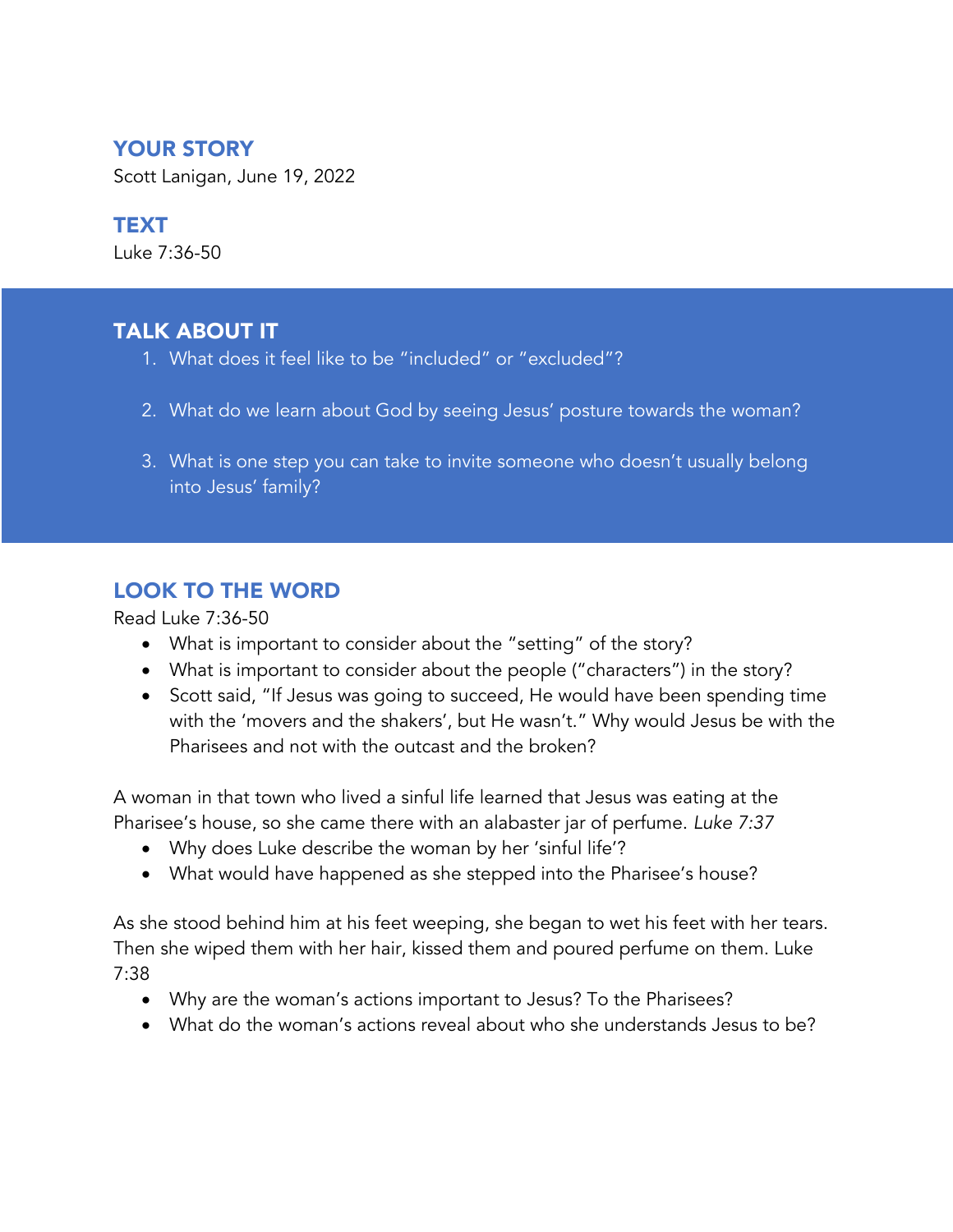When the Pharisee who had invited him saw this, he said to himself, "If this man were a prophet, he would know who is touching him and what kind of woman she is—that she is a sinner." Luke 7:39

- Why did the Pharisee think Jesus was a prophet?
- What does the Pharisee's posture towards the woman reveal about his own sinful status?
- In what ways is Jesus a prophet?

Therefore, I tell you, her many sins have been forgiven—as her great love has shown. But whoever has been forgiven little loves little." Then Jesus said to her, "Your sins are forgiven." Luke 7:47-48

- What does it mean to have sins forgiven?
- Is the forgiveness of sins reliant on "her great love" that is shown?
- Describe the connection between "forgiven little" and "loves little".

"Come to me, all of you who are weary and carry heavy burdens, and I will give you rest. Take my yoke upon you. Let me teach you, because I am humble and gentle at heart, and you will find rest for your souls. For my yoke is easy to bear, and the burden I give you is light." Matthew 11:28-30

• Describe your reaction to Matthew's account of Jesus. What stands out? Where do you have questions?

#### LOOK INWARD

*Scott opened our time asking about a time when you felt left out.*

- When was the time you felt left out?
- How did it make you feel?

*The sinful woman has more in common with us than many of us think*.

- Personal reflection: in what ways do you live a sinful life?
- What can keep you away from stepping into a room with Jesus like the woman did?

*Essentially, Jesus says to the woman,* "You are whole. You are new. Your past no longer has a hold on you."

- How has Jesus made you whole? Or made you new?
- How has Jesus released you from your past?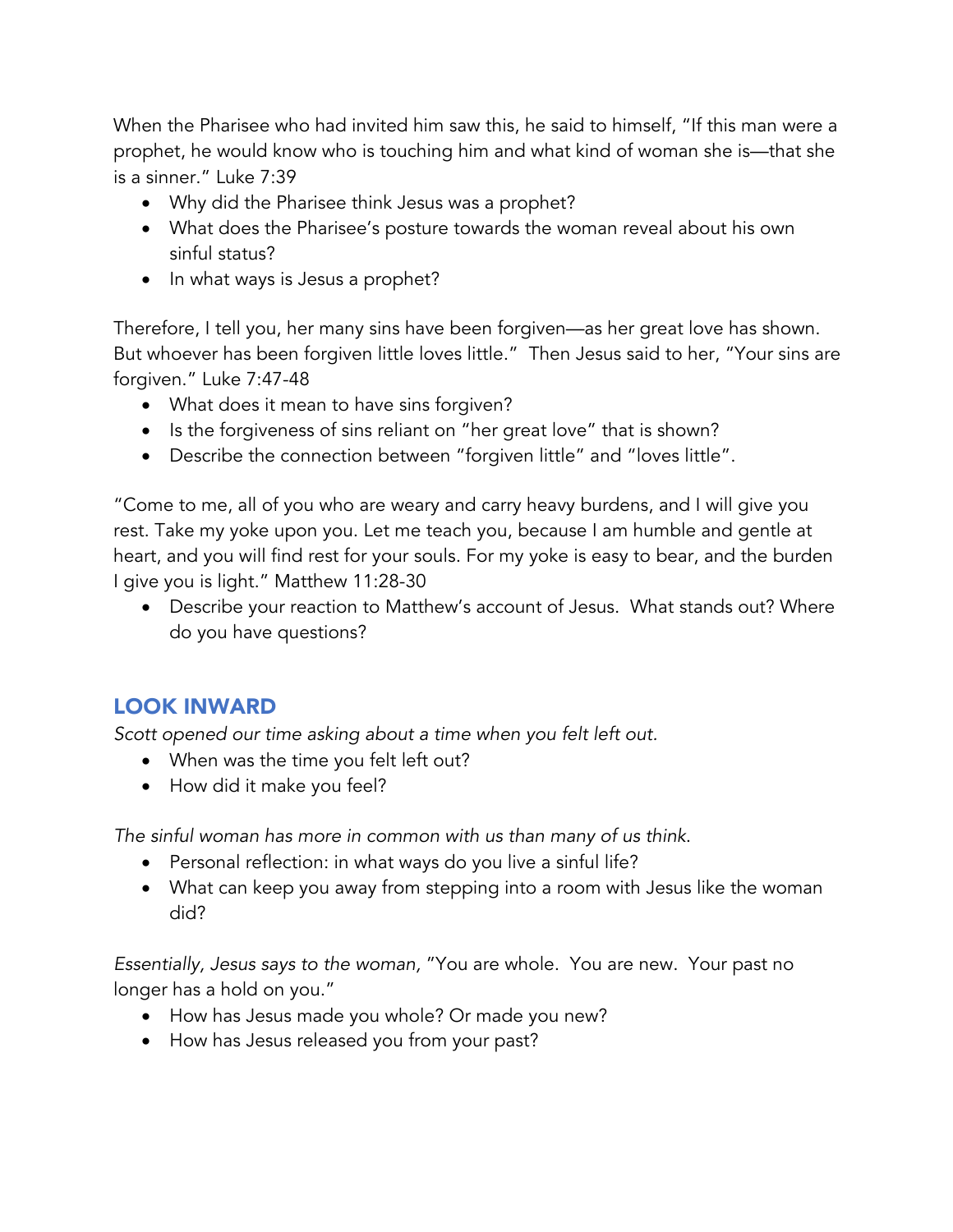Jesus is declaring loud and clear that those who everyone else rejects are still invited to His family.

- What does it mean to be a part of Jesus' family?
- How do you know you're part of Jesus' family?
- How does being a part of His family change how you think, speak, act?

## LOOK OUTWARD

*Scott said, "Pointing out this women's sins didn't lead her out of a life-style of sin… What was it that changed her? An invitation to know the Son of God."*

- How do your neighbours (and the rest of the world) understand "sin" today?
- When we point out someone's sins, how do they respond?
- In what ways can you invite them to know Jesus, instead of pointing out sins?

The Pharisee throws a party and a woman arrives that was not invited.

- How can you create spaces where everyone is invited?
- What would it look like for you to invite people to be part of your family (and Jesus' family)?

# SO WHAT...

You are always invited. If you feel like a failure, have doubts, baggage, a dark past… Come as you are. Come to Jesus.

# PRACTICE THIS WEEK

#### **Testimony**

Sharing your story reveals to others what God has done in your life. What you think might be insignificant may be exactly what someone else needs to hear. Take 15 minutes this week to share your story, using the following steps.

1. Before I Accepted Christ

- What did my life revolve around the most?
- Where did I find my security and happiness?
- How did this things begin to let me down?
- 2. How I Received Christ
	- When was the first time I heard the Gospel?
	- What were my initial reactions?
	- When did my attitude begin to turn around? Why?
	- What were the final struggles I experienced before I accepted Christ?
	- Why did I go ahead and accept Christ?